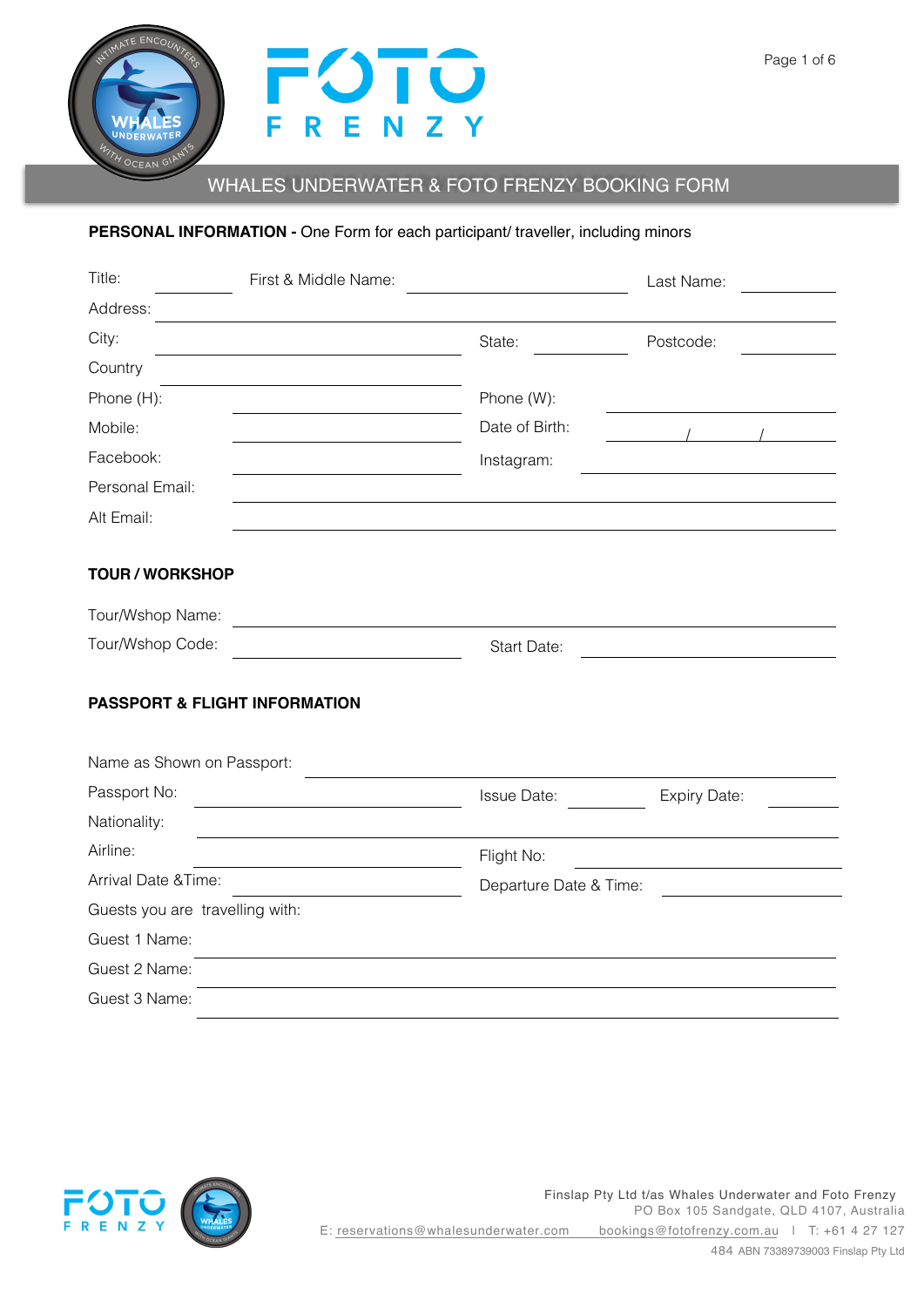## **ACCOMMODATION**

I understand that accommodation is based on a twin share room, min 2 people per room. I would like to request the following but understand that it is subject to availability and a 'first in first serve' allotment. Please tick.



I would like to request a Single Supplement and understand there is an additional charge for this. I would prefer to share a room with someone of the same gender. I would prefer to twin share with: (Full Name:)

## **DIETERY REQUESTS & ALLERGIES**

Due to the remote location of the tour we will do our best to meet dietary requirements and have alternative foods available. You must provide this information well in advance, or we may not be able to cater for your requirements.

| Please be specific:                 |  |
|-------------------------------------|--|
| Please list ANY Allergies:          |  |
| Please list ANY Medical Conditions: |  |

## **CREDIT CARD INFORMATION**

| Credit Card No:         |                      |  |
|-------------------------|----------------------|--|
| Name on Card:           |                      |  |
| Type MC/VISA:           | Secure Code/ CVV No: |  |
| <b>Billing Address:</b> |                      |  |
| Expiry Date:            |                      |  |

## CREDIT CARD INFORMATION - Terms and Conditions

I hereby confirm that all the above information is correct and true and I am happy for Finslap Pty Ltd t/a Whales & Foto Frenzy to access this information when taking the booking for me.

By signing this form I allow Finslap Pty Ltd t/a Whales Underwater & Foto Frenzy to keep my credit card details on file and access details for all payments that have been discussed and authorised by me.

We accept Visa / Mastercard payments only. These payments attract a 1.5% surcharge.

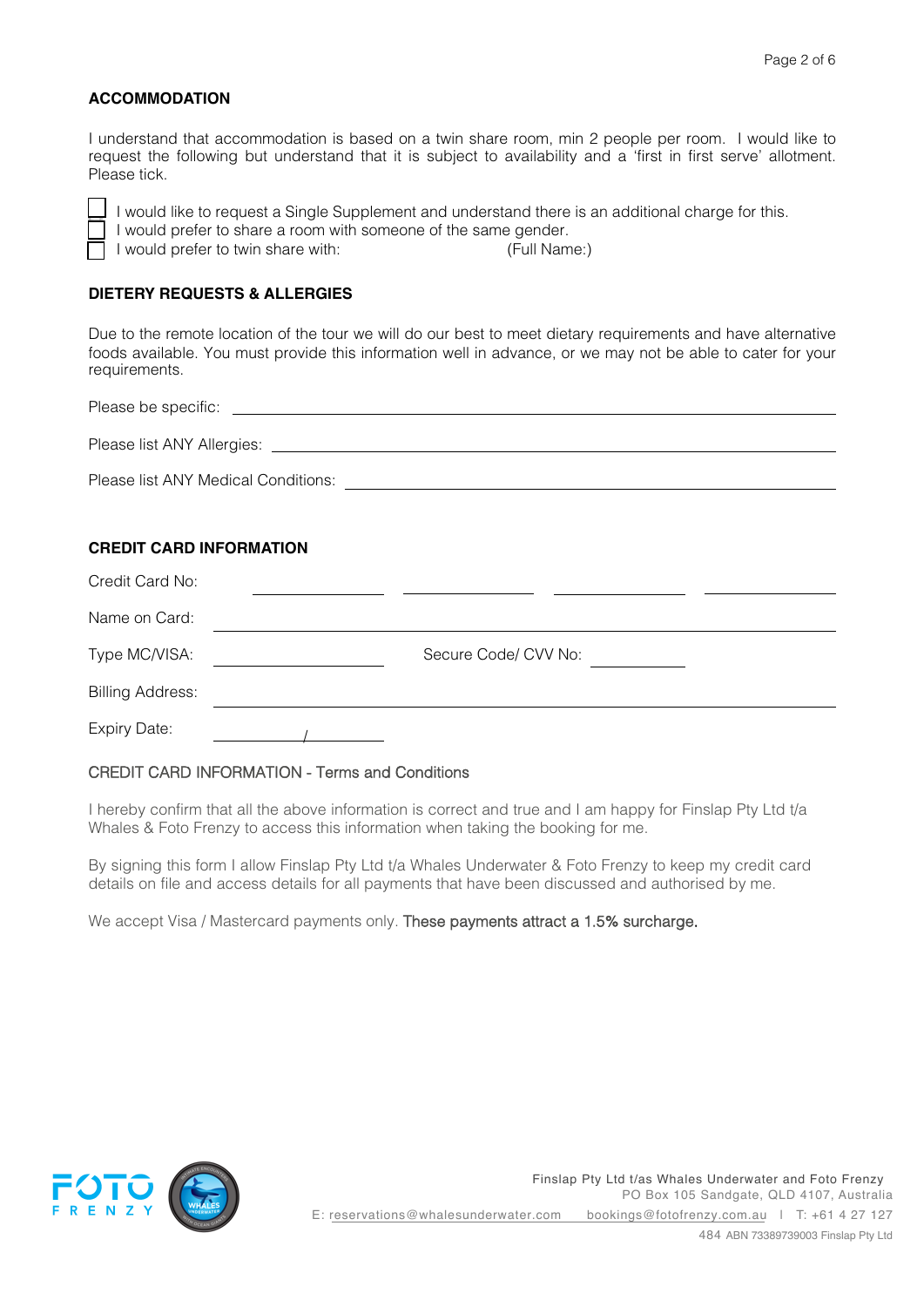## **TRAVEL INSURANCE**

It is highly recommended (and is a requirement of the tour) that you obtain a comprehensive level of travel Insurance. We highly recommend that this cover includes Emergency Evacuation due to the remote locations of some Tours. It is also recommended that you have sought advice from your Travel Agent to ensure you have the adequate cover in place. **Please tick and initial.**

# **I have sought advice about my travel insurance cover from my Travel Agent and I have obtained adequate travel insurance for my travels. Initial:**

Insurer Name: Cover Type:

Policy Number: Number: Number: 2010 11: Emergency Number: 2010 12: 2010 12: 2010 12: 2010 12: 2010 12: 2010 12: 2010 12: 2010 12: 2010 12: 2010 12: 2010 12: 2010 12: 2010 12: 2010 12: 2010 12: 2010 12: 2010 12: 2010 12: 20

Please also be sure to take a copy of your Insurance Policy, emergency number and policy number with you.

## **EMERGENCY CONTACT**

i.e. the person to contact in the event of an emergency while you are away Relationship: Phone (H) include Country Code: Email: Full Name: Mobile incl Country Code: Phone (W):

## **DIRECT DEPOSITS:**

Payments can be paid to us by direct deposit or we accept credit card (additional 1.5% Visa/Mastercard).

Our direct deposit details (for domestic payments the swift code is not required). All payments need to be received in Australian Dollars and confirmation emailed to us at time of payment.



Account Name: **Whales Underwater**

BSB: **06 4430**

Account Number: **1140 4310** 

Swift Code: **CTBAAU2S**

Bank: **Commonwealth Bank of Australia** 

Bank Address: **Southport QLD**

Reference: **your full name & tour**



Account Name: **Foto Frenzy**

BSB: **06 4430**

Account Number: **1141 0040**

Swift Code: **CTBAAU2S**

Bank: **Commonwealth Bank of Australia** 

Bank Address: **Southport QLD**

Reference: **your full name & workshop**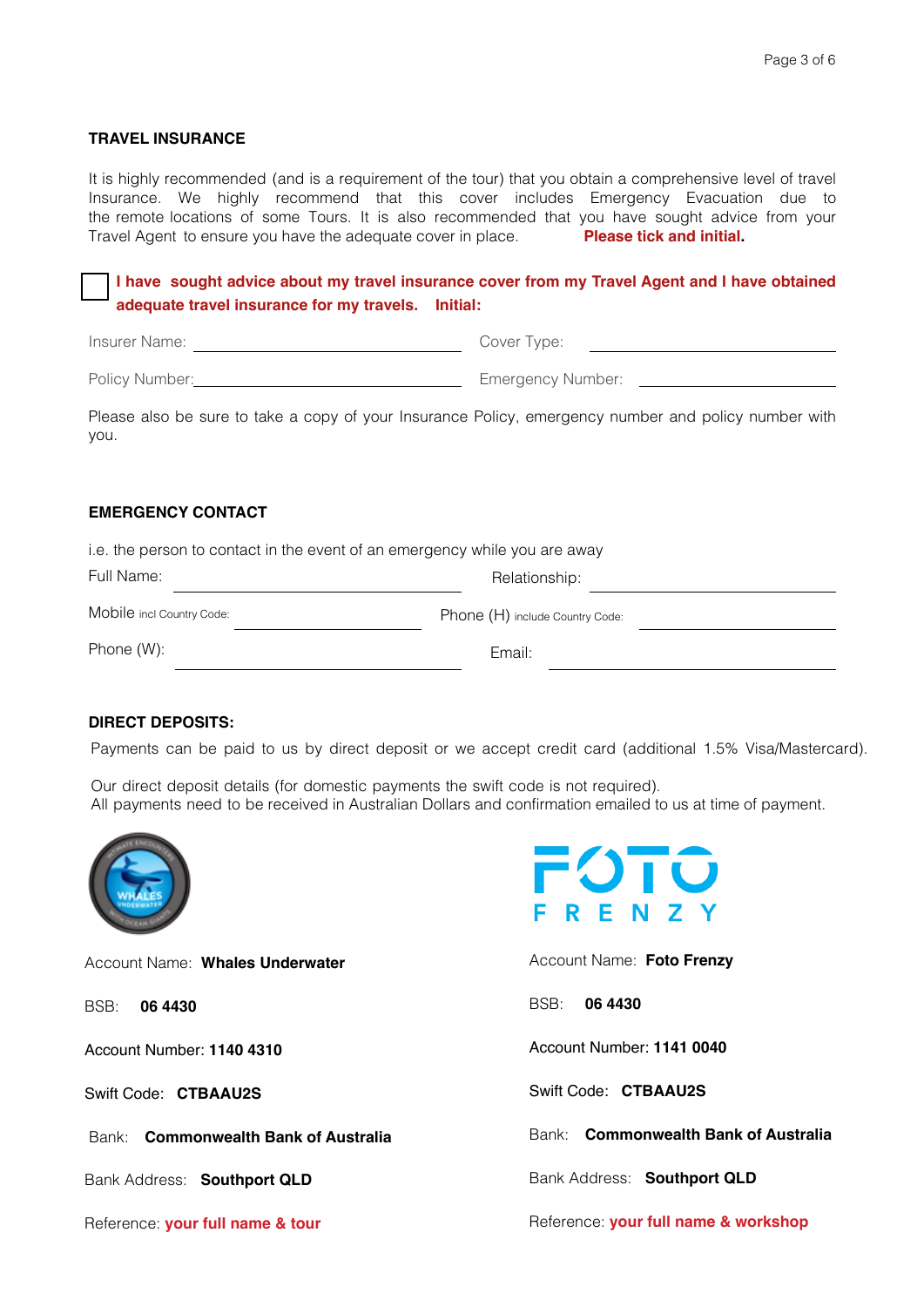# **BOOKING TERMS & CONDITIONS**

### **Costs**

Travel costs are based on ground costs, fuel prices, ship charter rates etc. While we will do our best not to increase any prices after you have made your booking, this is sometimes outside our control. We reserve the right to amend our pricing. Amendments should occur only in the event of significant surface increases and/or marked fluctuations in the exchange rate upon which the land content is based or large fluctuations in fuel costs. Any increase in price must be paid by you before your departure.

### **Responsibility: This is very important. Please read carefully**:

Whales Underwater and Foto Frenzy reserve the right to alter or modify arrangements for any reason, and in any way necessary in the interest of our clients or due to circumstances beyond our control. This may mean changing the date of departure or the conclusion of the tour, the scheduled point of departure for the tour, by omitting or changing any scheduled stop on the tour or change the scheduled place of conclusion for the tour whether before or after the tour has departed, without prior notice to you. You will have no right to any refund and Whales Underwater and Foto Frenzy will have no obligation to you or be liable for any loss, consequential damages, expenses, loss of time or enjoyment or inconvenience in respect of such changes. Whales Underwater and Foto Frenzy reserves the right to cancel any tour prior to departure in which case any payment made by you will be refunded in full and you will not be entitled to make any further claim for compensation or damages, for any loss, consequential damage, expenses, loss of time or inconvenience which may result from such cancellation. If the nominated tour leader was not able to accompany the group, we reserve the right to substitute an alternative guide. For some tours minimum numbers may need to be met before the tour leader will be guaranteed to accompany the group or the tour may alternatively not operate without the required minimum numbers. If the group are still wanting to travel unaccompanied instead of cancelling, we would offer this chance if possible and a discount would be offered for this inconvenience of being unaccompanied in these unlikely circumstances.

#### **Indemnity Waiver Acknowledgement**

By signature(s) (or clicked check box do approve) as set forth, I acknowledge and confirm : Except to the extent that this waiver may be prohibited or restricted by the Trade Practices Act 1974 or other legislation that may exist from time to time in Australia, I hereby release Whales Underwater and Foto Frenzy, its employees and agents and any contracted service providers and licensors or licensees of it from all claims and actions that I/we have or may have at any time in the future against them or any of them, howsoever arising, for bodily injury or death, that I/ we may suffer as a result of my/our participation in any trip organised with, or in conjunction with Whales Underwater and Foto Frenzy. I am aware that adventure travel, in addition to the usual dangers and risks inherent, has certain additional dangers and risks, some of which may include: physical exertion for which I may not be prepared, weather extremes subject to sudden and unexpected change, remoteness from normal medical services, evacuation difficulties if I am disabled. I accept all the inherent risks of the proposed adventure tour and the possibility of bodily injury or death resulting there from. I acknowledge that the enjoyment and excitement of adventure travel is derived in part from the inherent risks incurred by travel and activity beyond the accepted safety of life at home or work, and that these inherent risks contribute to such enjoyment and excitement, being a reason for my participation. I agree that if I suffer for bodily injury or death Whales Underwater and Foto Frenzy can, at my cost, arrange medical treatment and emergency evacuation services, as Whales Underwater and Foto Frenzy deems essential for my safety. In entering into this Agreement, I am not relying on any oral, written or visual representatives or statements by Whales Underwater and Foto Frenzy or its staff or any other inducement or coercion to go on the adventure trip, hence, only of my own free will. I confirm that I am over the age of 18 years and that I have read and also understand the terms and conditions of contract and this Agreement prior to signing it and agree that this Agreement will be binding upon my heirs, next of kin, executors, governed in all respects by and interpreted in accordance with the law of the Commonwealth of AUSTRALIA. If I am under 18 years, my legal guardian or parent will accompany me and assume all responsibility for signing this on my behalf.

### **Cancellations**

Travel Insurance is essential for you to participate on our tours and should include cancellation insurance. If it becomes necessary to cancel your tour, we ask that you notify Whales Underwater and Foto Frenzy in writing. Cancellation will take effect upon receipt by Whales Underwater and Foto Frenzy of your written notice. Cancellations made before April in the year of your expedition's departure (for Whales Underwater tours in Kingdom of Tonga) or 120 days prior for other tours (unless advised otherwise) are subject to a non-refundable deposit of \$1,500AUD, however your deposit may be transferred towards a different expedition for a fee of \$495AUD if notified before April (for Whales Underwater tours in Kingdom of Tonga) or 120 days prior to tour departure for other tours.

Deposit transfers are subject to availability and are only valid on expeditions that depart within the same year as intended travel for the same tour type. You are permitted one transfer only. Funds will not be held in suspense and new booking must be advised at time of requested transfer. You must pay the difference between the original booked price and the price of any transferred booking including the new deposit amount. If cancellation takes place less than 120 days prior to departure or after April (for Whales Underwater tours in Kingdom of Tonga) of the year you are travelling, you will be required to pay the full cost of the expedition.

#### **Delay or Change of Itinerary**

Whales Underwater and Foto Frenzy may for any reason change the date of departure or conclusion of the tour, the scheduled point of departure for the tour, omit or change any scheduled stop on the tour or change the scheduled place of conclusion for the tour whether before or after the tour has departed, without prior notice to you. You will have no right to any refund and Whales Underwater and Foto Frenzy will have no obligation to you or be liable for any loss, consequential damages, expenses, loss of time or enjoyment or inconvenience in respect of such changes. Whales Underwater and Foto Frenzy reserves the right to cancel any tour prior to departure in which case any payment made by you will be refunded in full and you will not be entitled to make any further claim for compensation or damages, for any loss, consequential damage, expenses, loss of time or inconvenience which may result from such cancellation.

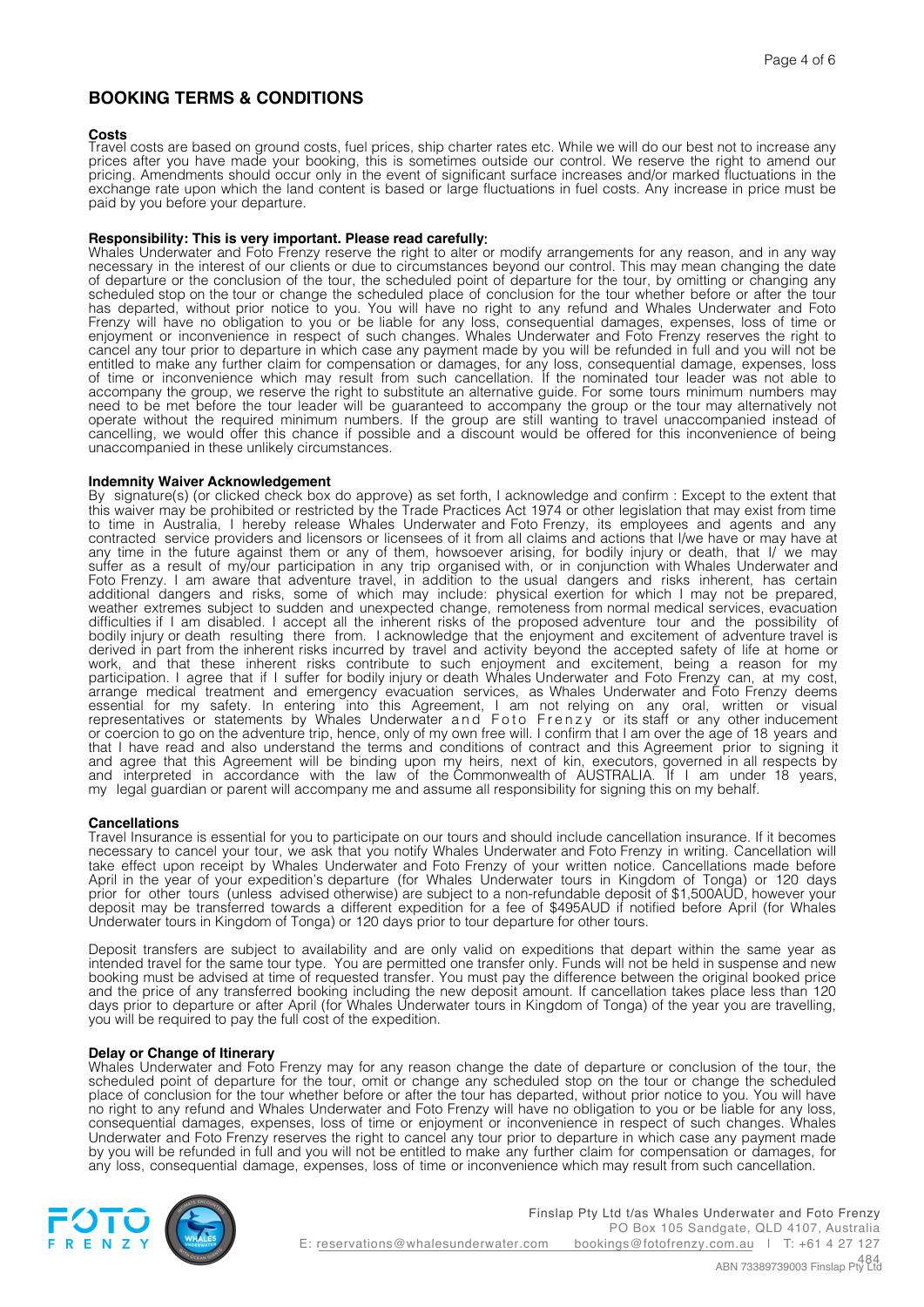### **Health, Fitness, Trip Grades and Age Limits**

It is your responsibility to advise Whales Underwater of any pre-existing medical conditions and /or disability that might reasonably be expected to increase risk of you requiring medical attention, or that might affect the normal conduct of an expedition and the enjoyment of other tour members. Whales Underwater and Foto Frenzy reserves the right, at its reasonable discretion, to cancel your booking and refund the money paid by you, less any unrecoverable costs. Whales Underwater and Foto Frenzy also reserves the right to cancel your participation in an expedition at any time, including after the commencement of the trip, with no right of refund if your medical condition and/or disability could be reasonably expected to affect the normal conduct of the trip and the enjoyment of other expedition members. Any person under 18 years of age must travel with their legal guardian. Travelling when pregnant is not recommended for many adventure destinations in remote areas.

You will not be permitted to participate in many activities if you are found to be intoxicated and you may be instructed to leave the tour for safety reasons.

#### **Mandatory Travel Insurance**

Passengers travelling with Whales Underwater and Foto Frenzy are required to be covered by a travel insurance policy that includes personal property and effects coverage and includes emergency evacuation coverage. We travel to many remote regions of the world and we recommend that the policy's emergency evacuation benefit be higher than minimum and cover you for remote or Polar Evacuation should it be required. Please ask seek advice from your travel agent about travel insurance. You will also need to notify the insurer of any pre-existing medical conditions you have as your policy may not be valid if you have not clarified this with them.

Whales Underwater and Foto Frenzy and it's employees are not responsible for the actions, defaults or negligence of any suppliers i.e. accommodation, food and equipment providers etc it engages for the purposes of the tour, except where the loss or damage arises from the specific direction given by the Tour Operator to those providers. Travellers should direct all claims to those providers and be aware that they are bound by the conditions of travel or accommodation imposed by those providers and that these claims will be limited/restricted to the laws and requirements of the country that you are traveling to and you have sort advice from your travel agent for the appropriate insurance advice.

**Authority of the Expedition Leader** At all times the decision of the Whales Underwater and Foto Frenzy workshop or expedition or tour leader or representative will be final on all matters likely to affect the safety and well-being of the trip. This includes any decision that the Whales Underwater and Foto Frenzy expedition leader makes about your ongoing participation in the trip or certain activities that compromise part of the trip. At all times you must respect the authority of the Whales Underwater a n d Foto Frenzy tour or expedition leader, any misbehaviour or disrespect of the local peoples, the environment or the wildlife will not be tolerated. If you fail to comply with a decision made by the Whales Underwater and Foto Frenzy tour or expedition Leader, or interfere with the well-being of the group, the Whales Underwater and Foto Frenzy expedition leader reserves the right to terminate this contract and order you to leave the tour immediately, with no right of refund. All local laws must be abided at all times.

#### **Language**

All of our tours are conducted in English and proficiency in English is required for understanding safety briefings and instructions during your tour. If you require tours in an alternative language, please notify us as we may be able to find you a suitable alternative.

**Usage of Images** Passengers travelling with Whales Underwater and Foto Frenzy, extend permission to Whales Underwater and Foto Frenzy to take their photograph during the workshop, tour or expedition, and release all rights over those images; and understand and consent that Whales Underwater and Foto Frenzy may use any likeness taken of you and your comments for future publicity and promotional material. Any passenger who does not wish to be photographed must advise Whales Underwater and Foto Frenzy in writing prior to expedition commencement.

**Snorkelling/Diving/Free Diving/Swimming competency** If your tour requires that you are a competent swimming and/or familiar with snorkelling techniques, please advise your experience level as accurately as possible. For some tours special equipment may be required to be used and instructions on usage provided. for some SCUBA diving activities, a certain level of experience and qualification level is required. Eligibility to SCUBA dive is individually assessed aboard by the Dive Master. You will be required to provide proof of certification level and proof of dives logged will also be required.

#### **Feedback**

If you have any complaints about your trip, you must make it known at the earliest opportunity to the Whales Underwater and Foto Frenzy tour workshop or expedition leader or representative, who will be able to take appropriate action. If at the end of the trip you feel that your complaint has not been properly dealt with, please notify us in writing within 30 days of the end of your trip.

#### Agreement on non-competition

I acknowledge and confirm that I will not use, copy or gain any benefit or advantage from, any trade secrets, confidential information or intellectual property owned by or associated with Finslap Pty Ltd, its subsidiaries, associate entities or body corporates, except where any use and/ or disclosure is permitted by Australian law. I further agree not to engage in any trade, activity, or other venture, that may give rise to any damage, competition or loss to Finslap Pty Ltd its subsidiaries, associate entities or body corporates.



Finslap Pty Ltd t/as Whales Underwater and Foto Frenzy PO Box 105 Sandgate, QLD 4107, Australia E: reservations@whalesunderwater.com bookings@fotofrenzy.com.au | T: +61 4 27 127